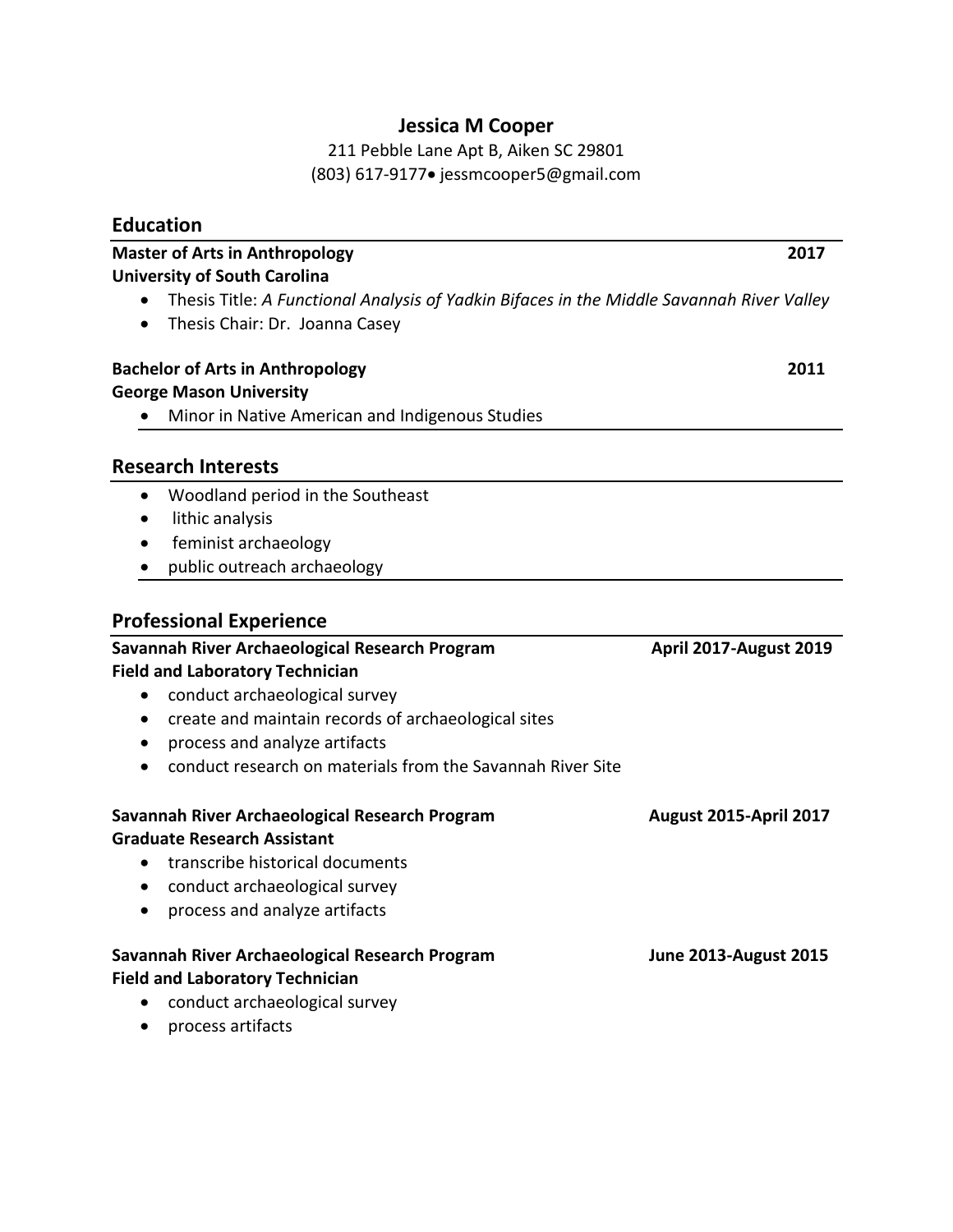|           | <b>Volunteer Laboratory Assistant</b>                                                                                                                                                                           | April 2012-June 2013         |
|-----------|-----------------------------------------------------------------------------------------------------------------------------------------------------------------------------------------------------------------|------------------------------|
|           | washing and sorting artifacts                                                                                                                                                                                   |                              |
|           | create a photo database of paleoethnobotanical samples                                                                                                                                                          |                              |
|           | Manassas Museum, Manassas, Virginia                                                                                                                                                                             | <b>March 2009-June 2009</b>  |
|           | <b>Exhibit Research Assistant for From Cows to Condos</b>                                                                                                                                                       |                              |
| $\bullet$ | assist curator with research for exhibit                                                                                                                                                                        |                              |
| $\bullet$ | exhibit design and implementation                                                                                                                                                                               |                              |
| $\bullet$ | public presentation of research methods                                                                                                                                                                         |                              |
|           | <b>Fairfax County Park Authority, Fairfax, Virginia</b>                                                                                                                                                         | May 2009-June 2009           |
|           | Excavation Volunteer at the Clark's Branch mitigation project                                                                                                                                                   |                              |
| $\bullet$ | block excavation                                                                                                                                                                                                |                              |
| $\bullet$ | identify and field sort artifacts                                                                                                                                                                               |                              |
|           | Virginia Aquarium, Virginia Beach, Virginia                                                                                                                                                                     | <b>March 2008-June 2008</b>  |
|           | <b>Collections Management Volunteer</b>                                                                                                                                                                         |                              |
|           | assist curator with marine mammal specimens                                                                                                                                                                     |                              |
| $\bullet$ | transfer paper artifact catalog to MS Access database                                                                                                                                                           |                              |
|           | photograph artifacts                                                                                                                                                                                            |                              |
|           |                                                                                                                                                                                                                 |                              |
| $\bullet$ | <b>Presentations</b><br>A Functional Analysis of Yadkin Bifaces in the Middle Savannah River Valley<br>Paper presented at the 43rd Annual Conference on South Carolina Archaeology,<br>Columbia, South Carolina |                              |
| $\bullet$ | A Functional Analysis of Yadkin Bifaces in the Middle Savannah River Valley<br>Paper presented at the 73 <sup>rd</sup> annual meeting of the Southeastern Archaeological<br>Conference, Athens, Georgia         |                              |
|           | <b>Temporal and Morphological Aspects of Triangular Bifaces</b>                                                                                                                                                 |                              |
|           | Poster presented at the 71 <sup>st</sup> annual meeting of the Southeastern Archaeological<br>Conference, Greenville, South Carolina                                                                            |                              |
|           | A Comparison of Triangular Basal Width for Temporal Significance                                                                                                                                                | 2017<br>2016<br>2014<br>2014 |